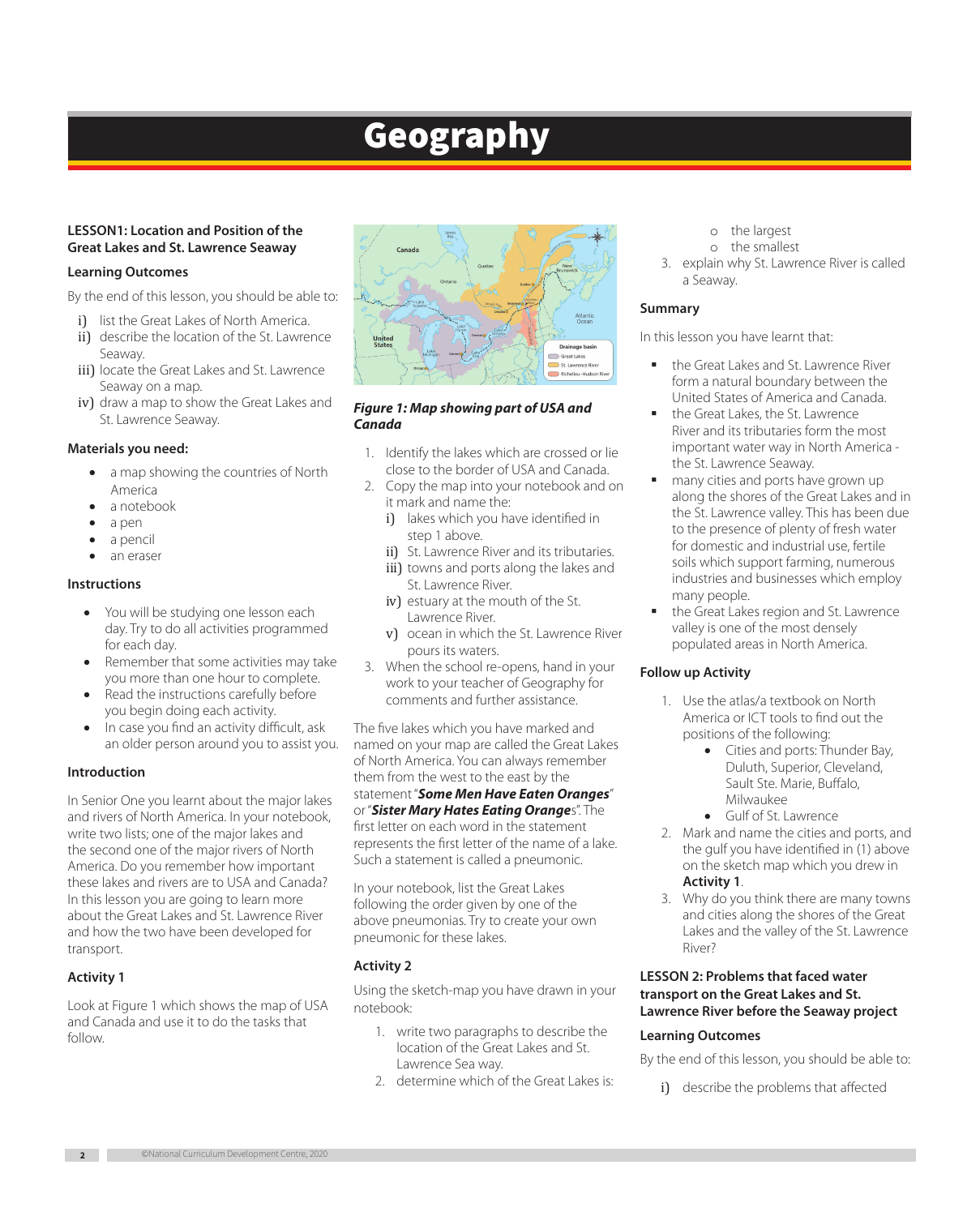transport in North America before the Seaway project.

ii) identify areas which had bottlenecks on a map.

#### **Instructions**

- • Try to do all activities programmed for this topic.
- Remember that some activities may take you more than one hour to complete.
- Read the instructions carefully before you begin doing each activity.
- In case you find an activity difficult, ask an older person around you for assistance.

#### **Materials you need:**

- • atlas
- textbook
- photographs
- a notebook
- a pen
- a pencil
- an eraser

#### **Introduction**

You now know the Great Lakes of North America. You also know that one can sail along the Great Lakes and St. Lawrence River from the interior of North America to the Atlantic coast; and to overseas countries. This is a 3,700kmjourney. It takes only about 8 sailing days. In this lesson you are going to learn why in the early times, before 1959, it was not easy to use the Great lakes and St. Lawrence River as one waterway.

#### **Activity 1**

Read the passage and do the tasks that follow.

The Great Lakes and St. Lawrence Seaway is a 3,700 km route from the Atlantic Ocean to Lake Superior in the American interior. Sometimes it is called a "marine highway". The Great Lakes and St. Lawrence River have served as major North American trade routes since long before the US or Canada became an independent nation. Today, more than 200 million tonnes of cargo are transported on the seaway every year.

In 2020, it is expected that the St. Lawrence Seaway will reach a total of three billion tonnes of cargo since it was opened in 1959.

The cost of constructing the Seaway from 1954 to 1959 was over a thousand million US dollars (about 2,800 billion Uganda Shillings). It was shared between the governments of USA and Canada through international agreements which are still respected up to today.

However, before 1959 it was not possible for large ocean-going ships to sail from Atlantic coast to Duluth on Lake Superior. Large ships had only been able to sail either on the Great Lakes or from the Atlantic Ocean along the St. Lawrence River up to Montreal.

The St. Lawrence rapids had always been a major barrier along the water high way between Lake Ontario and Montreal. There were numerous sections with under-water rocks which used to affect navigation. Only small ships could sail along the shallow canals which had been constructed to by-pass the rapids. There were lots of delays as it took a whole week for these ships to sail from Montreal to Lake Ontario! The Niagara water falls between Lakes Erie and Ontario, which is almost 100 metres (300ft) high, was another barrier to navigation.

There was a conflict of development if these water falls were destroyed. They were, and still are, an important tourist attraction for USA; attracting over 2million visitors each year. Again, they were needed for producing hydroelectricity. In fact, the greatest concentration of developed hydroelectric power in the world is around Niagara Falls.

Though the idea to construct the Seaway had been discussed for many years, it faced strong opposition, especially from USA. The American railways, New York Port and other Atlantic ports, Montreal and Buffalo, New Orleans and other Gulf ports all opposed the seaway project.

A new era in marine transportation was made possible by construction of the 306-kilometer stretch of the St. Lawrence Seaway between Montreal and Lake Ontario during the mid to late 1950s.

- i) Describe at least six problems that faced transport in North America before the St Lawrence Seaway project was undertaken.
- ii) Identify one problem which used to affect navigation on the Great Lakes and St. Lawrence River which is shown on the map but not mentioned in the passage.
- iii) Draw a diagram and use it to explain how waterfalls can affect the movement of boats and ships on a river.
- iv) Do you think ships can sail along river Nile from Lake Victoria to the Mediterranean Sea? Give reasons to support your opinion.

#### **Activity 2**

Suggest reasons why the following had strongly opposed the Seaway project thereby delaying it:

- i) The American railways
- ii) New York Port
- iii) Montreal and Buffalo
- iv) The Gulf ports

The difficulty to sail along the Great Lakes and St. Lawrence River was worsened by the fact that the Great Lakes lie at different heights. So it was not easy to sail from one lake to the other.



*Figure 3: A Cross section through the Great Lakes and St. Lawrence Seaway*